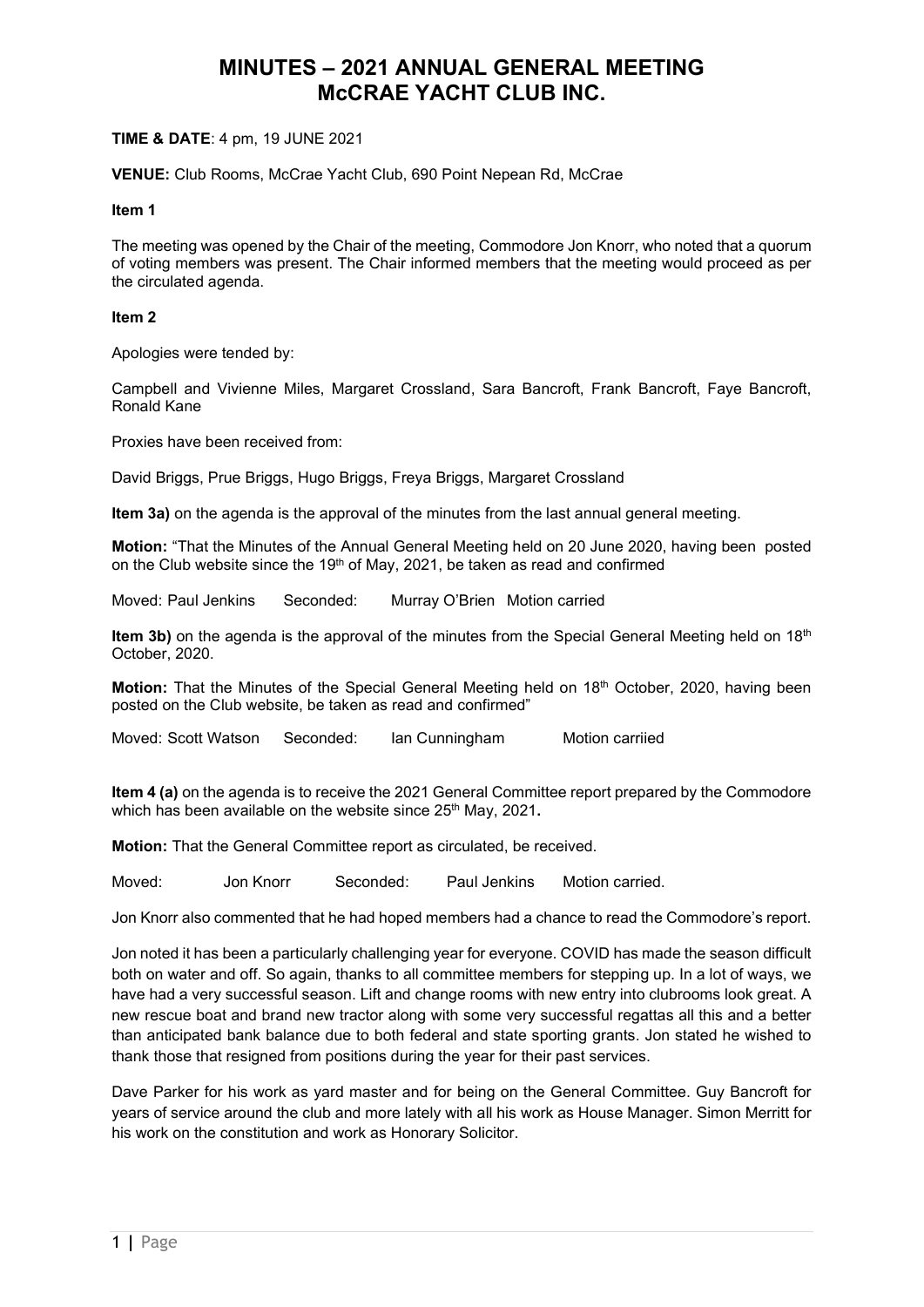Scott Cunningham for his knowledge and effort along with Michael Paynter on the lift project and in particular Scott's work and support on the General Committee.

No questions or comments were received on the General Committee Report.

Item 4 (b) on the agenda is to receive the Sailing Committee report prepared by the Club Captain which has been available on the website since 25<sup>th</sup> May, 2021.

Motion: That the 2021 Sailing Committee report as circulated be received.

Moved: Alistair Watson Seconded: Scott Watson Motion carried.

Item 5 on the Agenda are the accounts for the period 1 May 2020 to 30 April 2021 which have been prepared by our Treasurer Ian Cunningham

Motion: That the audited accounts for the past year be received and the secretary authorized to lodge the Annual Statement that includes the audited accounts, with Consumer Affairs Victoria within one month of the date of this meeting.

Moved: Ian Cunningham Seconded: Murray O'Brien Motion carried.

The Treasurer outlined some of the major income and expenses over the season and noted that while we did not run any major regattas this season we conducted several small ones and we have a very healthy profit.

Ian advised it is proposed not to increase membership, storage and registration fees next season

Item 6: Appointment of Auditor for Season 2021-22

Motion: That the meeting approve the reappointment of David Floyd of Timely Accounting and Business Services as Auditor for the Financial year 2020-21 for the fee of \$1,400 plus GST.

Moved: Ian Cunningham Seconded: Jon Knorr Motion carried.

Item 7a): on the agenda is a Notice of Motion to be moved in accordance with Section 35 of the Constitution and which was moved as a special resolution which will be passed if: at least 75 per cent of members voting at the meeting vote in favour.

Motion: That members approve an amendment to Clause 7.7 (f) of the constitution to replace the words "there shall be no more than 15 living Life Members at any one time;" with "there shall be no more than 17 living Life Members at any one time

This is to be moved as a special resolution.

Moved Jonathan Knorr and Seconded: Scott Watson Motion Carried with the requisite majority.

Item 7(b) on the agenda is a Notice of Motion to be moved in accordance with Section 35 of the Constitution and will be moved as a special resolution which will be passed if: at least 75 per cent of members voting at the meeting vote in favour:

Motion: That members approve the removal of Clause 42 "TRANSITIONAL ARRANGEMENTS" from the constitution in its entirety.

This is to be moved as a special resolution.

Moved Jonathan Knorr and Seconded: Scott Watson Motion Carried with the requisite majority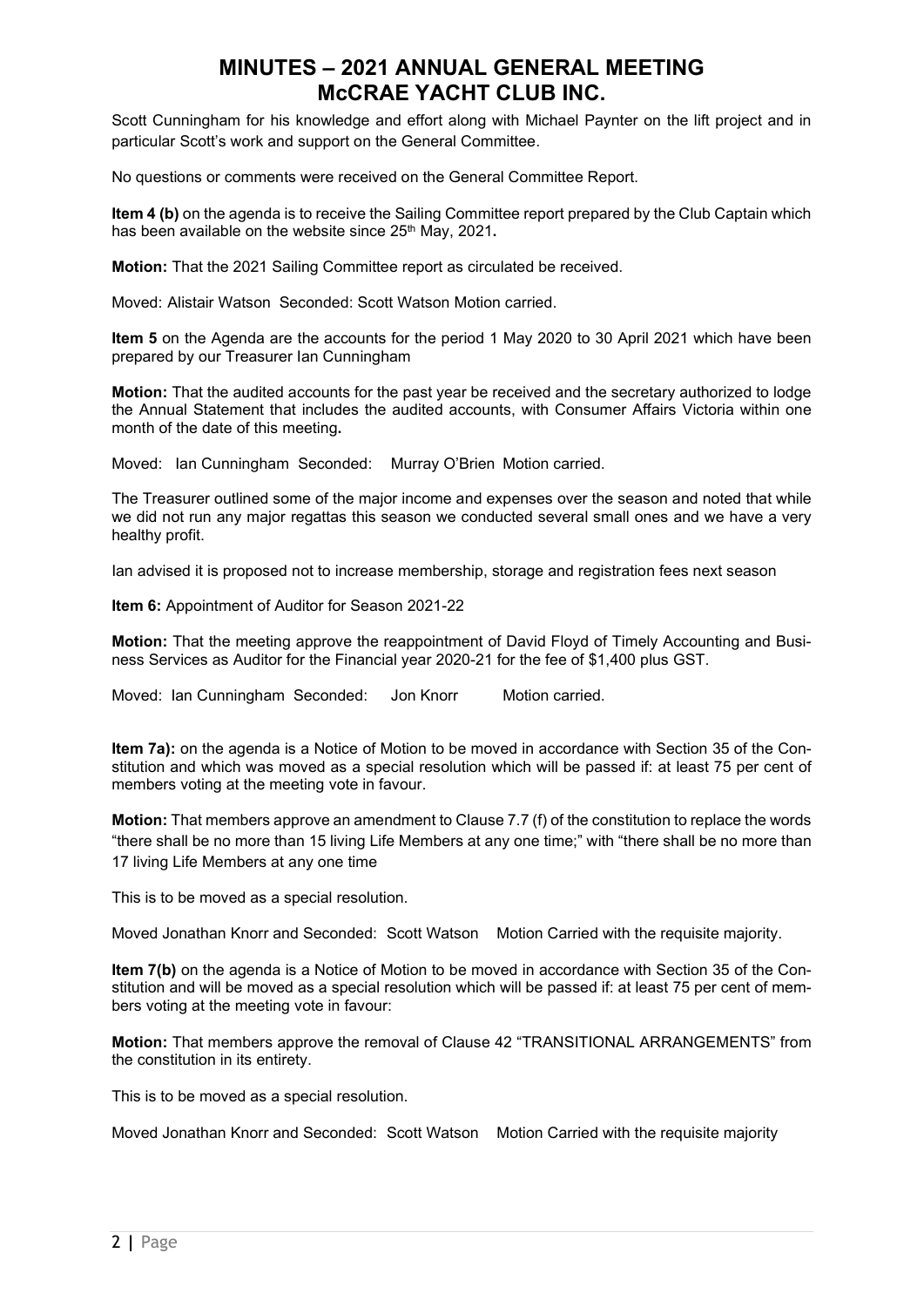Item 8 (a) on the agenda is to be moved as an ordinary resolution in accordance with Rule 13.2 of the Constitution,

Motion: That members approve a revision to the resolution passed in the Special General Meeting of McCrae Yacht Club held on Saturday 24<sup>th</sup> August 2019, that the maximum change-over price for Mac-Arthur be increased from \$28,000 to \$32,000 and that the proceeds of the sale of Yabbi 2 need not be applied to the purchase.

### Item 9:

### Election of Directors of the Club

The Secretary informed the meeting that nominations had been received from

- 1. Akemi O'Brien
- 2. Bronwyn Evans
- 3. Marco Kohne
- 4. James Hoadley

The Chair advised the meeting that as four nominations had been received for four positions, a vote was not required and he congratulated the four members on their appointments to the General Committee as Directors of the Club.

#### Item 10:

#### Election of members of the Sailing Committee

The Chair advised the meeting that as eight nominations had been received for nine positions on the Sailing Committee, a voted was not required. The nominating members are:

- 1. Alistair Watson
- 2. Cameron Dunwoody
- 3. Roellen Gilmore
- 4. Steven Floyd
- 5. Colin Dods
- 6. Ron Kane
- 7. David Grace
- 8. Andrew Pritchard

The Chair congratulated the nine members on their election to the Sailing Committee.

### Item 11:

The Chair congratulated the incoming committee members and wished them all the best in their new roles. Volunteering for committees demonstrate your commitment to keep the club moving forward. The Chair went on to note that :

"it is not a walk in the park being on a committee and I hope all club members recognise and respect your hard work and the high workload you're taking on. It's because of our volunteers that McCrae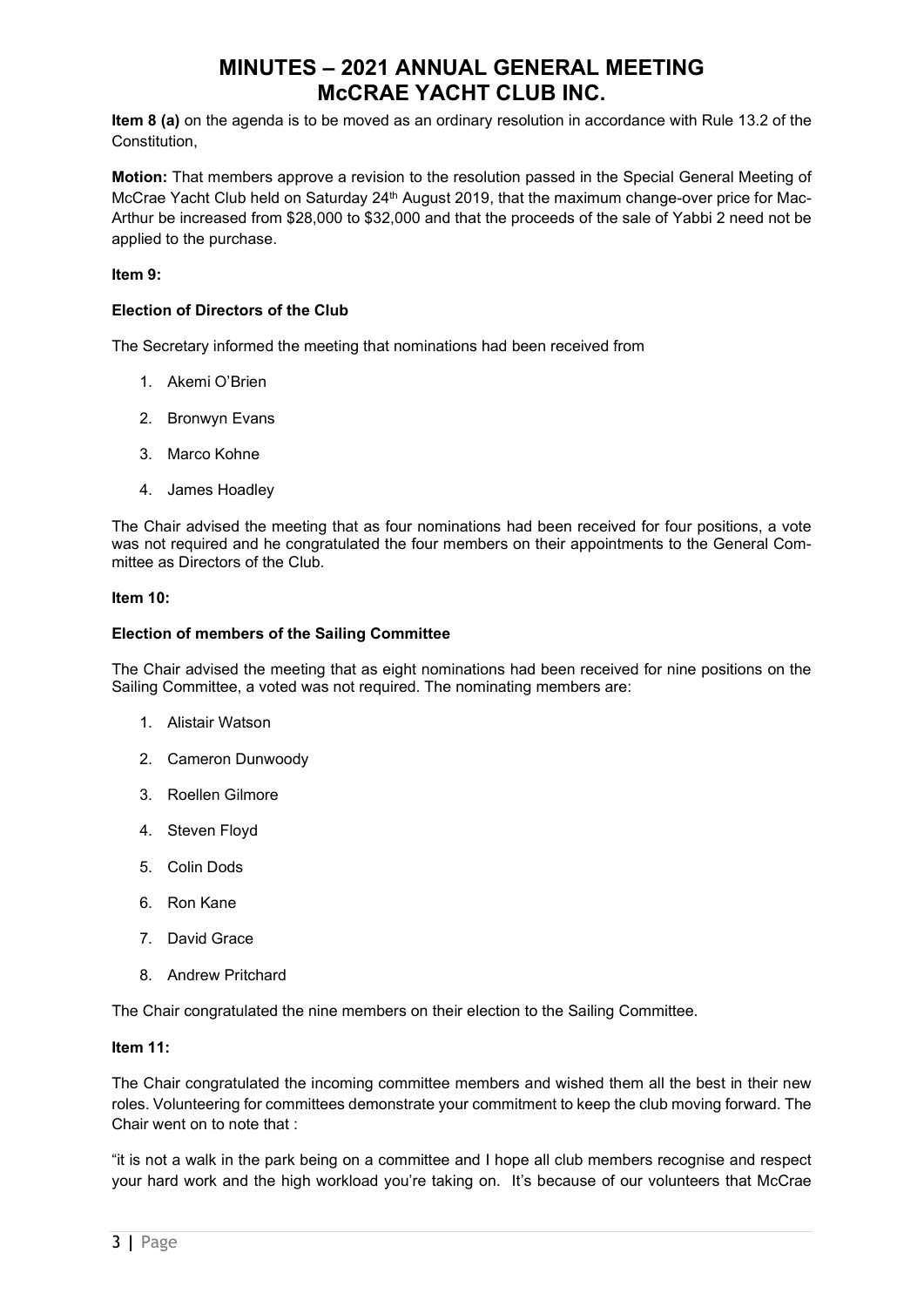Yacht Club is the respected off the beach club that we are. Our large training and rescue boat fleets are to be envied. This year, a particular challenge I faced was trying to appease every club member. We have a lot of people with a lot of ideas and differences in opinion. I believe my job as Commodore would have run a lot smoother if all members respected others opinions, even if you don't agree. It's great to see so many people invested in this club and wanting to better it but we have to remember the committees are doing the best they can to continue growing our club. Everyone is trying to achieve the same goal to make our club the best it can be. The sailing committee, the general committee and all other sub-committees need to communicate with each other and be transparent in order to achieve this goal. To ensure our club is moving forward, we also need to embrace all ideas especially hearing from new members with fresh eyes. As members you are expected to do your bit and every member should turn up for their allocated duties. Too few are doing too much around the club and it's not fair. Please turn up for your duties. Welcome new members, introduce yourself, be friendly. Be proud of your club and help make it even more enjoyable for all. Most importantly, we need to go sailing. We are first and foremostly a sailing club. To get new members in and to keep kids in our system as they grow older. we need to go sailing every Saturday we can. If there are only two boats who want to go out we should be providing them with a race. Race courses have been created which can be run with limited patrol boats and volunteers. If the weather forecast is not ideal, we have to make a proper assessment as close to start time as possible.

Sailing is on the decline worldwide and our club is no different. Saturday afternoon sailing numbers have been on the decrease for quite some time. We need new people on all the committees to take this club into the future. Something all members can do is help promote this club as a fantastic place to enjoy and in particular sail. The racing is great. Getting more people on the water should be the ultimate goal, the club will grow around this activity particularly socially. As a club we need to do better! We are a proud sailing club. We all need to sail more. All members need to encourage more people to come and sail and race here at this club. It is the only way to get our fleet numbers back up to where they should be and the quality of sailing will only get better.

All members and committees need to embrace this club as it is fantastic. Let's all take McCrae Yacht Club forward into the future".

The Chair then advised the meeting that the new General Committee members would adjourn immediately after the meeting to select the Flag Officers.

## General Discussion:

A presentation of a gifts was made to Paul Jenkins, Mark O'Brien and Jon Knorr for their service to the club over the last number of seasons.